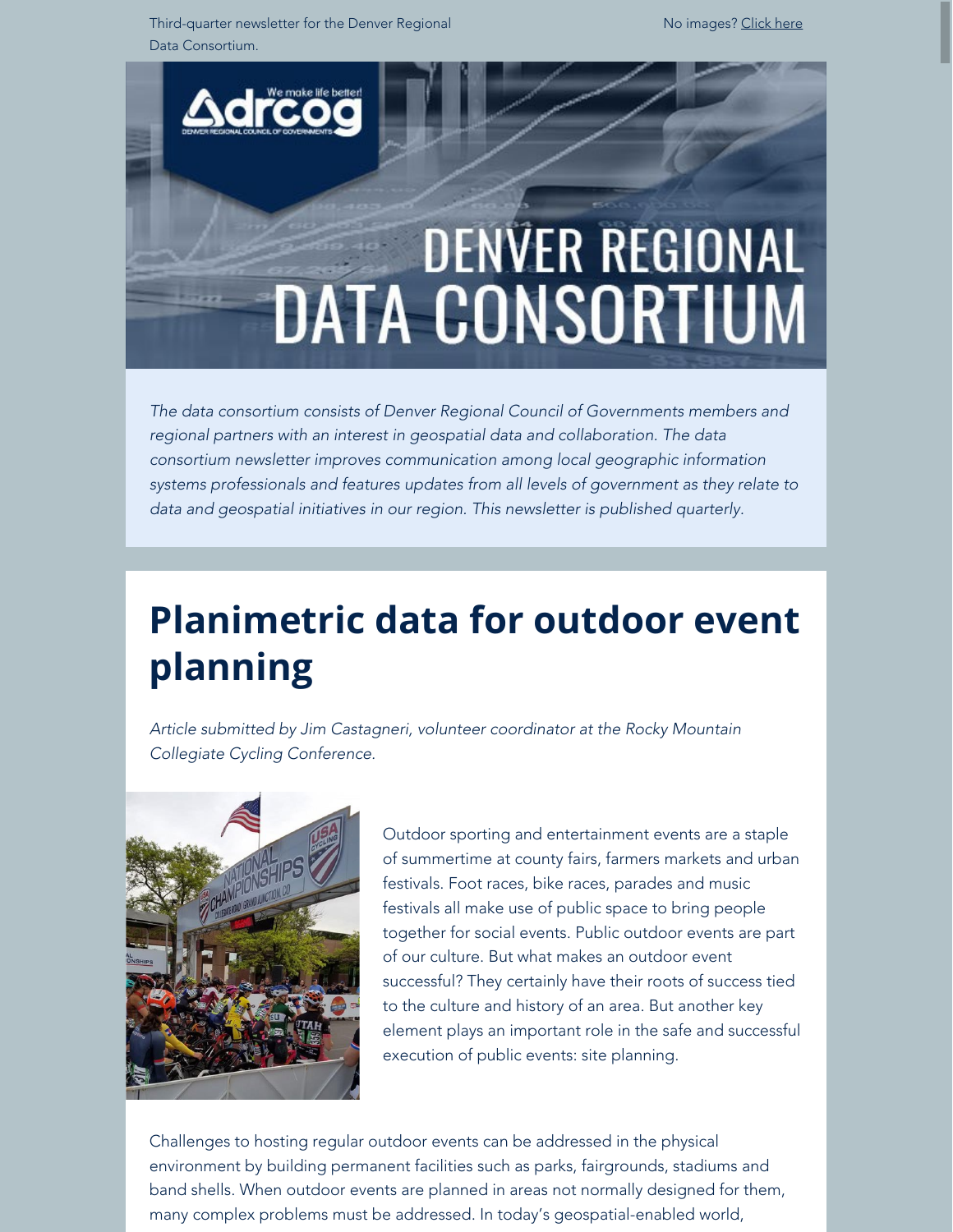planimetric data can provide part of the solution.

When city and regional planners think about planimetric data, they imagine mapping things like utility corridors, roadways, curb lines or sidewalk locations. They might also map the locations of parks, open space or storm sewer covers. Local governments use this information for a variety of purposes from urban planning to utility work planning. So how can this fundamental type of geographic information systems data be useful for outdoor event planning? What are the needs and benefits of planimetric data for event planning?

To answer the questions, let's explore the needs of event planners once local permits and schedules are set. Event planners generally have three areas of concern when executing large outdoor events;

- 1. event infrastructure placement (temporary stages, toilets, first aid, etc.)
- 2. crowd and resource management
- 3. emergency management

All three concerns must come into play in the three-dimensional space in which the event will take place. For example, how much equipment and staging space is available for the event? What is the best placement for food vendors? Are there areas that are off-limits to the public? What are the major pedestrian thoroughfares? What roads must be blocked off? Where is the nearest parking?

Not unlike larger-scale mapping applications, outdoor event planners must consider a variety of information to make relevant site layout decisions. Placement of special-event barricades, tents, emergency equipment, sound stages and other temporary structures requires planning for ease of access, emergency evacuations and crowd control, and other considerations. In the past, a paper plan might have been created using an outline of the event area. The layout of tents and other structures would be approximated with symbols or hand-drawn objects. That site plan would then be copied to share with others.

Public domain planimetric data such as that maintained by the Denver Regional Council of Governments has facilitated event planning in the GIS realm. The data can help answer a variety of questions like: How wide is a street at a major intersection? How many hectares is a grassy area identified for a concert? How far must concertgoers walk from the nearest parking lot? For crowd control and safety concerns, planimetric data can help planners identify key locations for police presence and medical personnel. Locations for portable toilets, food tents, beer garden permits, racecourse barricades, soundstages, supply trucks, utility and power line routing can all be planned more efficiently in a GIS environment. Elements can be arranged in digital space to allow for a review of equipment spacing, support access and crowd movement.

Additionally, the ability to publish the map data online allows multiple parties to review plans for adherence to local codes and resource allocation. For example, a local police department can review barricade, spectator and festival locations to determine resource and officer placement on the ground. Audio-visual equipment can be located and cabling distances measured, while mixing boards, generators and other equipment are located away from crowds in a semi-secure environment.

First responders can plan for temporary first-aid service locations and ambulance and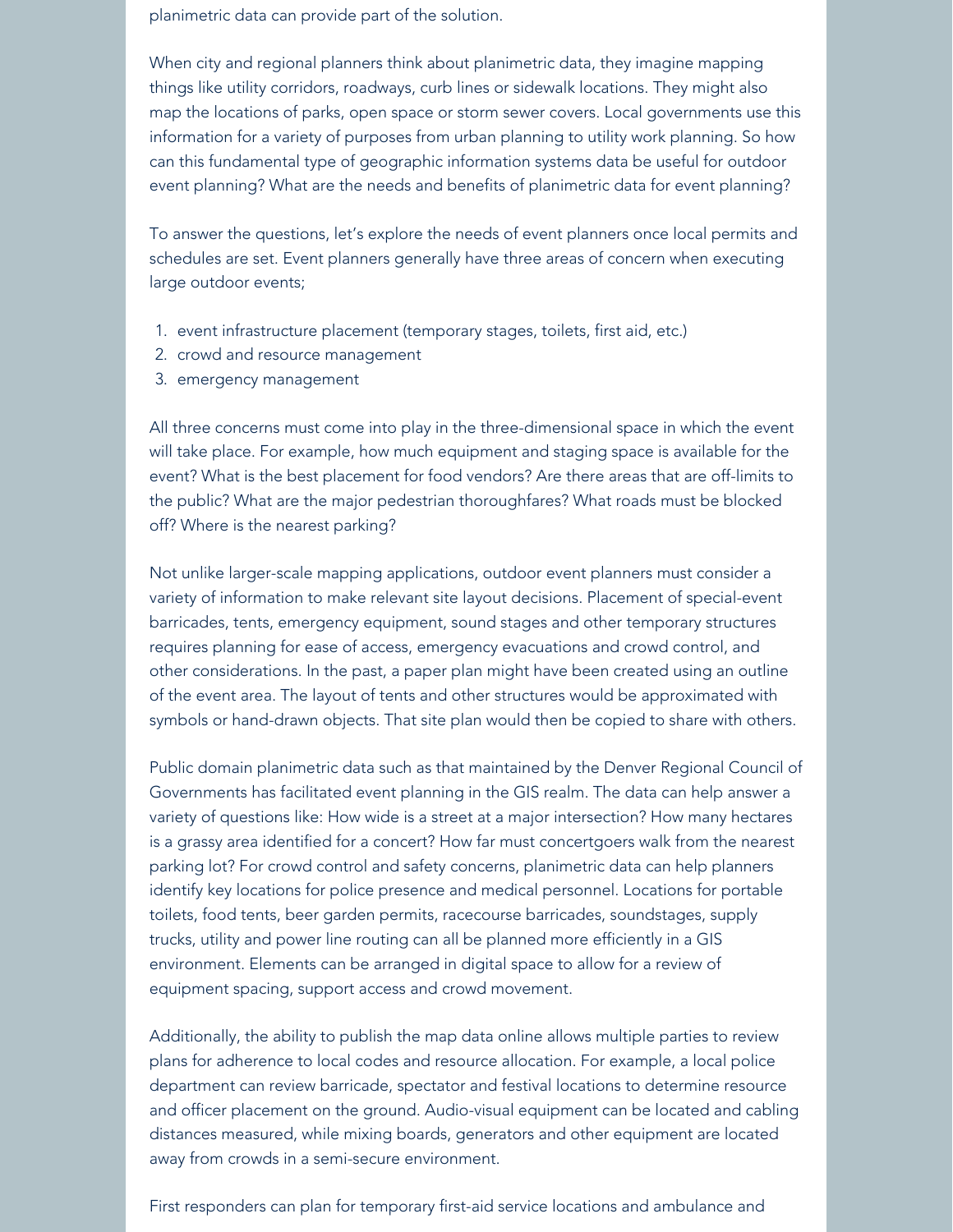firetruck ingress and egress routes. Police and public security personnel can plan for security checkpoints, pedestrian flow and egress.

In my own experience it is clear: Planimetric data provides an invaluable resource for efficient site planning of public outdoor events.



Planimetric data for downtown Pueblo, Colorado. Source: Microsoft, Jim Castagneri

## Targeted census outreach for hard-tocount communities

*Article submitted by Lisa Houde, communications specialist at DRCOG. Lisa can be reached at 303-480-5658 or [lhoude@drcog.org](mailto:lhoude@drcog.org).*

Take the census: Responding to the census has never been easier with options to respond [by mail, phone or online](https://drcog.createsend1.com/t/d-l-muitdyk-l-y/). Residents can now respond to the census through the summer due to operational changes in response to COVID-19. To avoid in-person interactions with census takers in the future, respond to the census now.

DRCOG census outreach: DRCOG received a grant through the Department of Local Affairs to conduct census outreach to ensure an accurate count of older adults in the region. Outreach efforts included convening a regional workgroup of organizations also working to reach older adults and promote the census; advertising through many different mediums including print, TV, digital and radio; and working with DRCOG's Area Agency on Aging staff and contractors to spread the word about the census to its clients. June was the final month of the grant, and DRCOG staff have focused on outreach to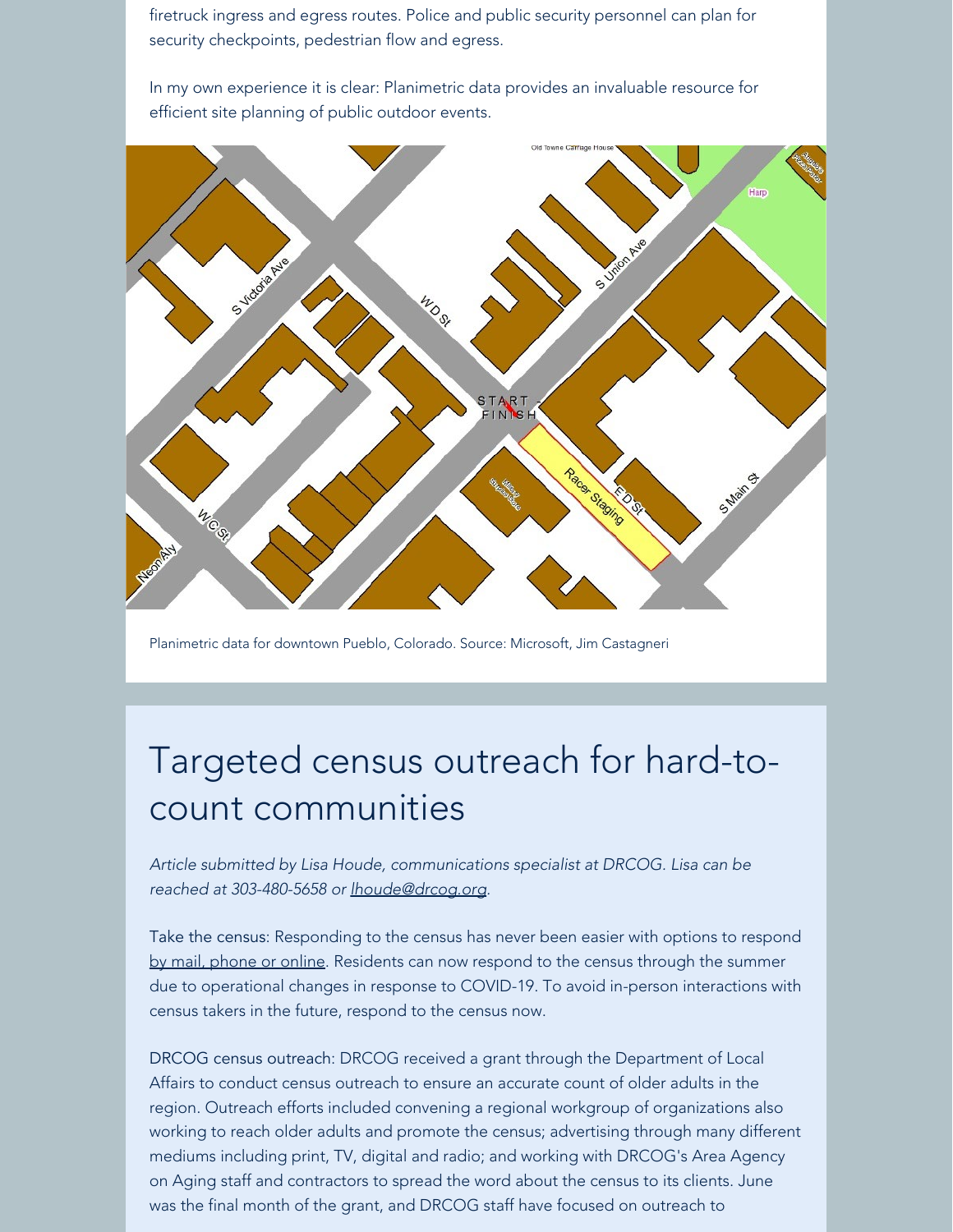communities with lower response rates and higher percentages of older adults. In order to target the outreach, DRCOG staff created a map that can be used to identify communities that are typically more difficult to reach and those that have lower response rates. [Explore](https://drcog.createsend1.com/t/d-l-muitdyk-l-j/) [the map to learn more](https://drcog.createsend1.com/t/d-l-muitdyk-l-j/).



## **DRCOG's Vision Zero plan**

*Article submitted by Beth Doliboa, transportation planner at DRCOG. Beth can be reached at 303-480-5647 or [bdoliboa@drcog.org](mailto:bdoliboa@drcog.org).*

Traffic-related deaths and severe injuries are a critical and preventable public health epidemic and a social equity issue in the Denver region. In 2018, 242 people were killed and 1,866 people were seriously injured on the region's roadways. That's 2,108 people in just one year. To respond to the issue, the Denver Regional Council of Governments Board of Directors adopted [Taking Action on Regional Vision Zero](https://drcog.createsend1.com/t/d-l-muitdyk-l-i/).

Vision Zero is a safety approach with the core principle that it can never be ethically acceptable that people are killed or seriously injured when moving within the road transportation system. It is fundamentally different from the traditional traffic safety approach in American communities in six ways by:

- 1. reframing traffic deaths as preventable
- 2. integrating human error to the approach
- 3. focusing on preventing fatal and severe crashes
- 4. establishing safe systems prioritizing human life when designing a road network
- 5. applying data-driven decision-making
- 6. establishing road safety as a social equity issue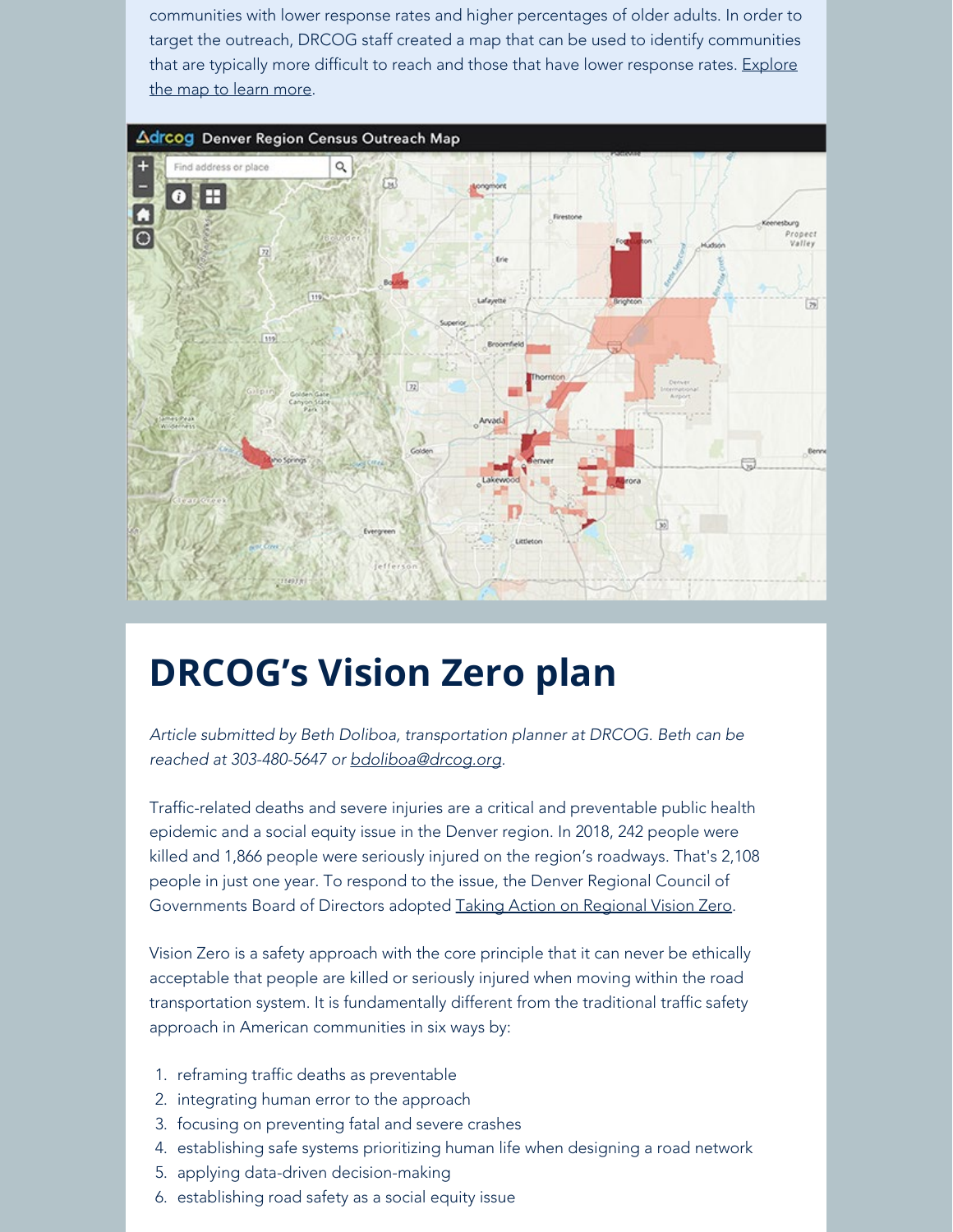[Taking Action on Regional Vision Zero](https://drcog.createsend1.com/t/d-l-muitdyk-l-d/) includes a toolkit for local governments to use to plan their own implementation of Vision Zero principles in their communities. The plan also sets out action initiatives, an implementation timeline and measures that will help track regional progress toward safety improvements. The plan was guided by robust public engagement over the last year, including a crowdsourced map of safety issues around the region.

Regional Vision Zero prioritizes data in decision-making. Crash data from 2013 through 2017 was used to analyze the locations of fatal and serious-injury crashes in the region to gain an understanding of the causes of the crashes and identify priority locations for safety improvements in the Denver region. The Regional High-Injury Network was developed by identifying the road segments with the highest killed and serious-injury crash density. To further identify areas of concern, DRCOG's geographic information systems team developed critical corridors along the Regional High-Injury Network by identify the top 50% of killed and serious-injury crash density corridors by each county within the DRCOG boundary.

To provide DRCOG's local jurisdictions easy access to Regional High-Injury Network and critical corridors, DRCOG's GIS team created an [interactive map](https://drcog.createsend1.com/t/d-l-muitdyk-l-h/) that includes additional layers, such as vulnerable populations.



DRCOG data acquisition updates *Article submitted by Ashley Summers, geographic information systems professional,*

*project management professional, information systems manager at DRCOG. Ashley can be reached at 303-480-6746 or [asummers@drcog.org](mailto:asummers@drcog.org).*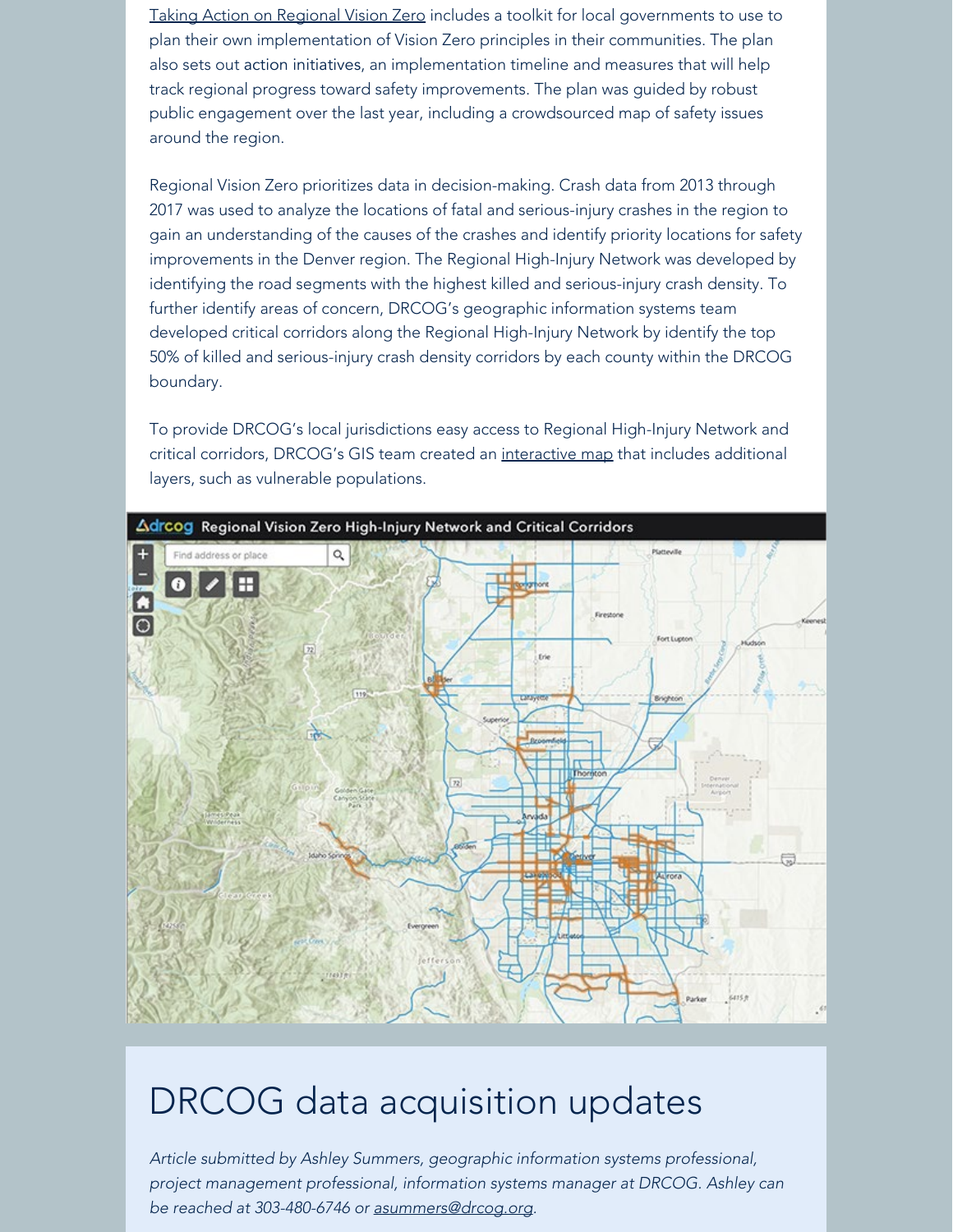### Denver regional aerial photography project 2020

DRCOG is collecting 6,000 square miles of high-resolution imagery in 2020 on behalf of 48 partners. The spring flights in the metro area and eastern plains are complete. The summer flights in the mountains have just begun.

If you are not a project partner and would like to be, reach out to me at [asummers@drcog.org](mailto:asummers@drcog.org). Read more about our [imagery projects](https://drcog.createsend1.com/t/d-l-muitdyk-l-u/) on our [website](https://drcog.createsend1.com/t/d-l-muitdyk-l-o/).

Historical imagery is available for download via the [Governor's Office of Information](https://drcog.createsend1.com/t/d-l-muitdyk-l-b/) [Technology](https://drcog.createsend1.com/t/d-l-muitdyk-l-b/) FTP site.

### Regional lidar project 2020

DRCOG received a [grant from the U.S. Geological Survey](https://drcog.createsend1.com/t/d-l-muitdyk-l-n/) in December 2019 to collect quality level 2 lidar in 5,000 square miles of the region and derive contours in most of the metro area. Flights to the collect the data are almost halfway finished. Many thanks to the 32 local and state partners that committed funding to the project!

For more information, visit our [website](https://drcog.createsend1.com/t/d-l-muitdyk-l-m/).

Do you have an interesting use case for lidar data? Tell us about it by emailing me at [asummers@drcog.org](mailto:asummers@drcog.org).

#### Planimetric and land use land cover project 2020

As noted above, plans are in motion for collecting a substantial amount of foundational data in 2020. DRCOG wants to make sure it leverages that investment by preparing to create derivatives that would benefit our GIS community in the region. With updated imagery and lidar, project partners can delineate, quantify, and measure many aspects of our built and natural environments. [See some examples](https://drcog.createsend1.com/t/d-l-muitdyk-l-c/).

Discussions are happening now to shape those data products and determine potential partnerships for funding. If you're interested in knowing more, please reach out to me at [asummers@drcog.org](mailto:asummers@drcog.org). Also, be aware of our tentative schedule:

- fall 2020 letters of intent due from participating partners
- winter 2021 new imagery is delivered
- spring 2021 –new lidar is delivered; derivative projects begin

# **Things you might have missed**

- The next [Data Consortium meeting](https://drcog.createsend1.com/t/d-l-muitdyk-l-q/) is on July 30.
- Check out DRCOG's latest data brief on [COVID-19's effect on workers](https://drcog.createsend1.com/t/d-l-muitdyk-l-a/).
- The OpenStreetMap Colorado community continues to add DRCOG's regional building footprints to OpenStreetMap. [Read an article about it in Popular Science](https://drcog.createsend1.com/t/d-l-muitdyk-l-z/). View all [OpenStreetMap Colorado Meetups.](https://drcog.createsend1.com/t/d-l-muitdyk-l-v/)